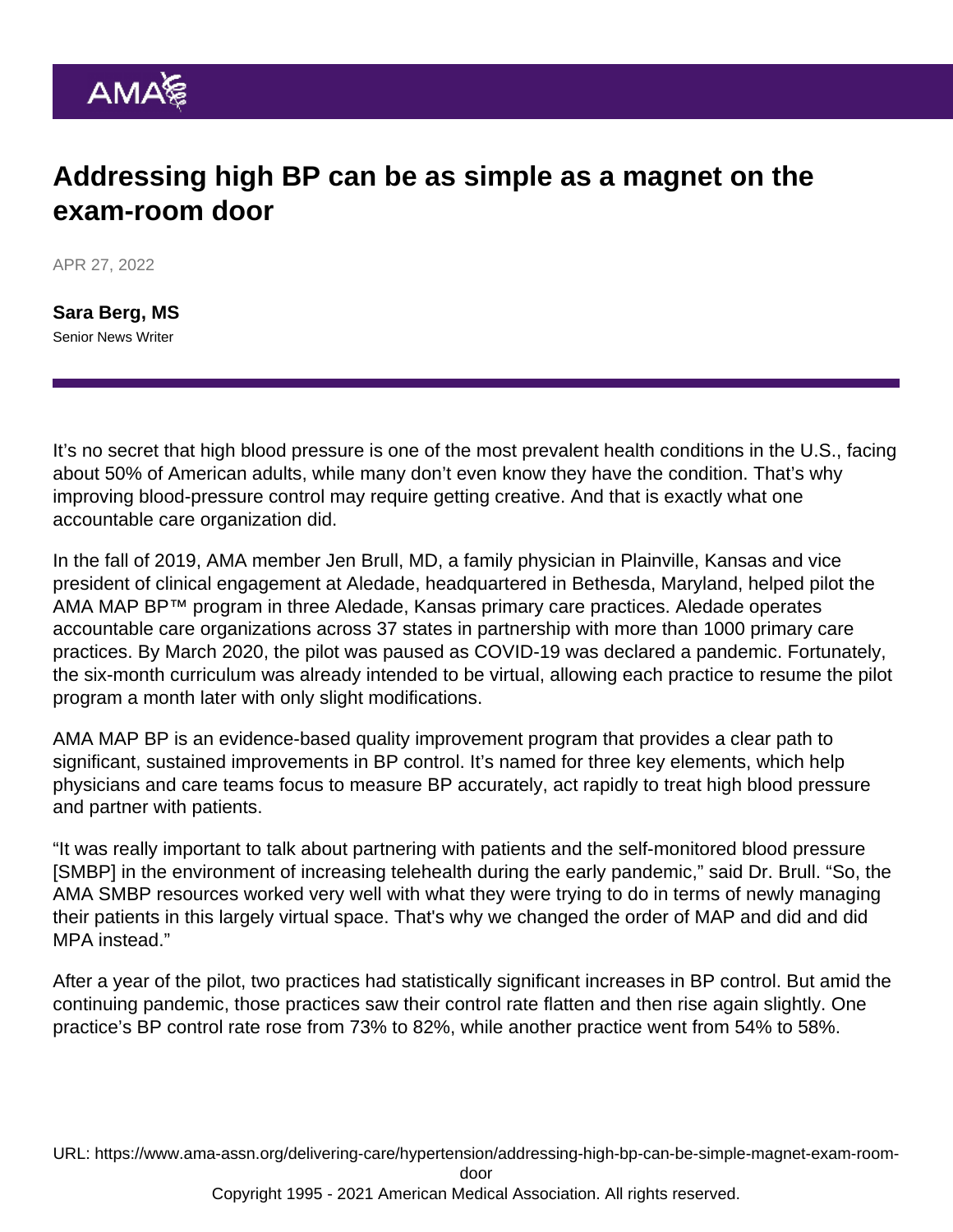Another practice faced significant barriers—with large staff turnover being the primary barrier—and did not see a statistically significant improvement in their BP-control rate. They did, however, improve their terminal digit preference rates, which meant they were documenting blood pressure measurements more accurately. Terminal digit preference is the tendency of an observer to round off a measurement to a digit of their own choosing, most commonly zero. This can cause significant discrepancies in BP measurements.

In an interview, Dr. Brull highlighted some of the successes of the AMA MAP BP pilot program at these three Aledade practices.

## Getting creative with workflows

Part of this success could be the result of a few tangible reminders for the practice team, Dr. Brull said. To establish a proper workflow for blood pressure measurement and management, Aledade practices used a heart magnet, which was red on one side and green on the other.

The magnet "went on the door of the exam room and if it was red, the patient needed a repeat blood pressure check. If it was green, their blood pressure was controlled," she said. There is also a "door hanger called the red card door hanger, and we have a whole workflow around if you have a red card, then you recheck and you reschedule for two weeks."

"A lot of what we've learned is something as simple as a door hanger or magnet that just reminds everybody on the team the person in this room doesn't have a normal blood pressure," Dr. Brull said. "It's a physical reminder of what to do about that blood pressure."

## Setting priorities

In addition to tracking the practices' BP measurement accuracy, Dr. Brull said one shift was to focus on a particular class of BP cases.

"We looked at what we called the stale blood pressure—so what were the abnormal blood pressures that were old?" she added. This meant looking at severely elevated blood pressures that were more than four weeks old, or moderately elevated BPs more than three months old.

"We picked those because it felt like an achievable goal to go after those two levels and that people would have a sense of urgency about severe blood pressure," Dr. Brull said. The Aledade practices looked at "what is your rate of stale blood pressures, which we hoped would go down, and it did."

URL: [https://www.ama-assn.org/delivering-care/hypertension/addressing-high-bp-can-be-simple-magnet-exam-room-](https://www.ama-assn.org/delivering-care/hypertension/addressing-high-bp-can-be-simple-magnet-exam-room-door)

[door](https://www.ama-assn.org/delivering-care/hypertension/addressing-high-bp-can-be-simple-magnet-exam-room-door)